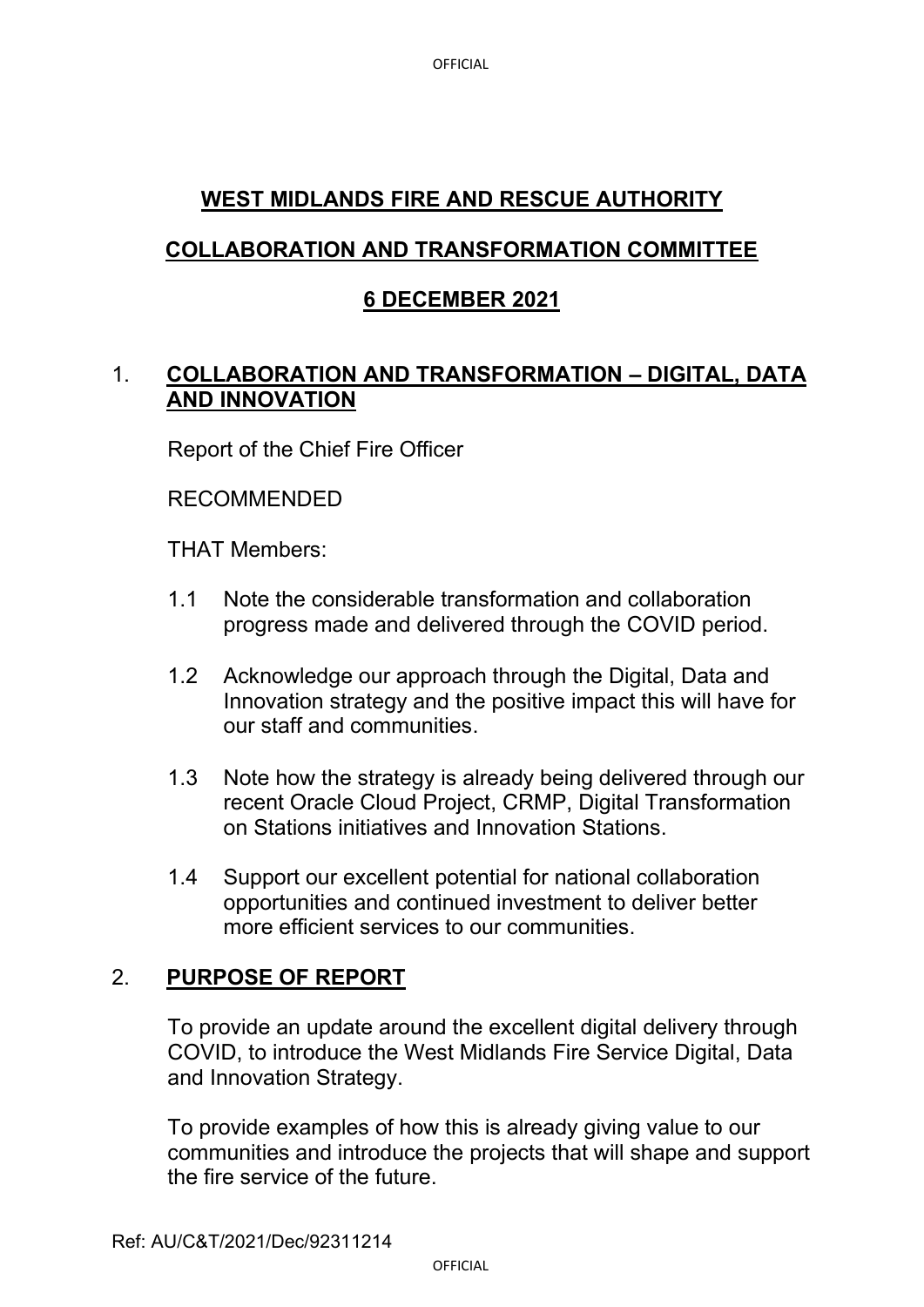To show how our focus on collaboration has provided potential opportunities for national adoption of our Tymly system as a basis for National Fire Data Capture

#### 3. **BACKGROUND**

#### 3.1 **Response to COVID-19**

In March 2020 as we were entering into a worldwide pandemic there was emphasis across all public services to help their communities as much as possible. The Fire Sector provided a truly diverse range of activities including face mask fitting, delivering food parcels to the most vulnerable and vaccinating members of the public. This has led to better working relationships with our partners and an increased profile of what a modern Fire and Rescue Service can offer.

We have been able to deliver opportunities for transformation and collaboration through the pandemic. We were able to rapidly give our staff access to our systems from anywhere, delivering a remote workforce overnight.

Our investments in Office 365 helped us to deliver key information for decision making. We also were able to keep our staff informed and connected and most importantly, ensure that they all have a voice.

We took a data led approach creating systems to capture and present information to ensure we were making the right decisions through the provision of data visualisations to simplify and show many complex data sources together.

We have rapidly delivered systems and technology to keep our staff safe, through delivery of connected temperature scanners and provision of key reporting covering infection data, performance, and risk.

The National Fire Chiefs Council (NFCC) needed a robust recording mechanism to enable national and local governmental reporting. Our Tymly system that was developed by our WMFS digital and data developers was utilised to bring all this information together across all the 53 UK fire services and was delivered in a matter of days.

This enabled real-time data to be used for dynamic decision making across the UK and we also used for ministerial briefings. This system (NFCC Data Portal) has further evolved to collect even more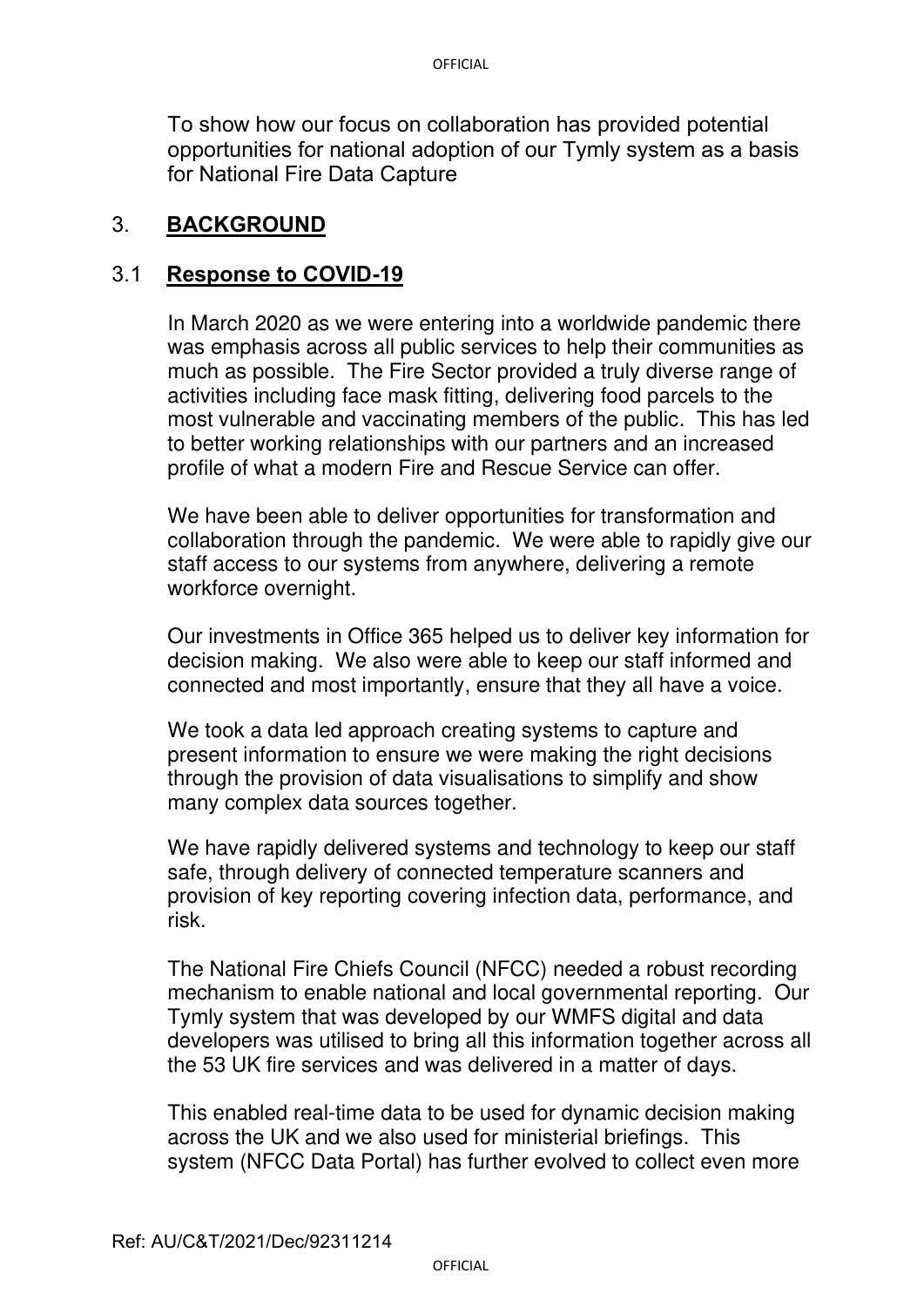national information including national sickness and COVID related sickness data.

The success of the Data Portal meant that we were asked to collect data for the National Building Risk Review Project which was from the backdrop of the Grenfell Tower recommendations which has been phenomenally successful.

The data portal has around 900 registered users across all Fire and Rescue Services within the UK and collects data on:

- Additional Activities (Covid-19)
- Absence & Sickness
- Covid Testing
- PPE (Personal Protective Equipment) Stock & Usage
- **Water Safety**
- Fire Safety Enforcement
- Building Risk Review National Data

The Data Portal have been nominated for "Innovation of the Year" and "Collaboration" of the Year at the Excellence in Fire and Emergency Awards 2021.

Building on these successes the digital, data and innovation strategy is focused on using technology and data to improve our performance, efficiency, and service to our communities. This might mean creating new systems or reimagining current processes to work in the digital world around us.

### 3.2 **Introducing a Digital, Data and Innovation Strategy**

We will be releasing the following short video to introduce the strategy to the service. Our focus remains on collaborating with our staff on this journey and we will be accompanying it with a digital training programme to develop skills for the future. We aim to release this towards the end of 2021 with the supporting training to follow early in the new year.

We have created a short engaging video which we would like to share with you in the meeting.

As you can hopefully see from the video, we have made a complex subject easy to understand through 6 key goals which will deliver benefits to our staff and communities.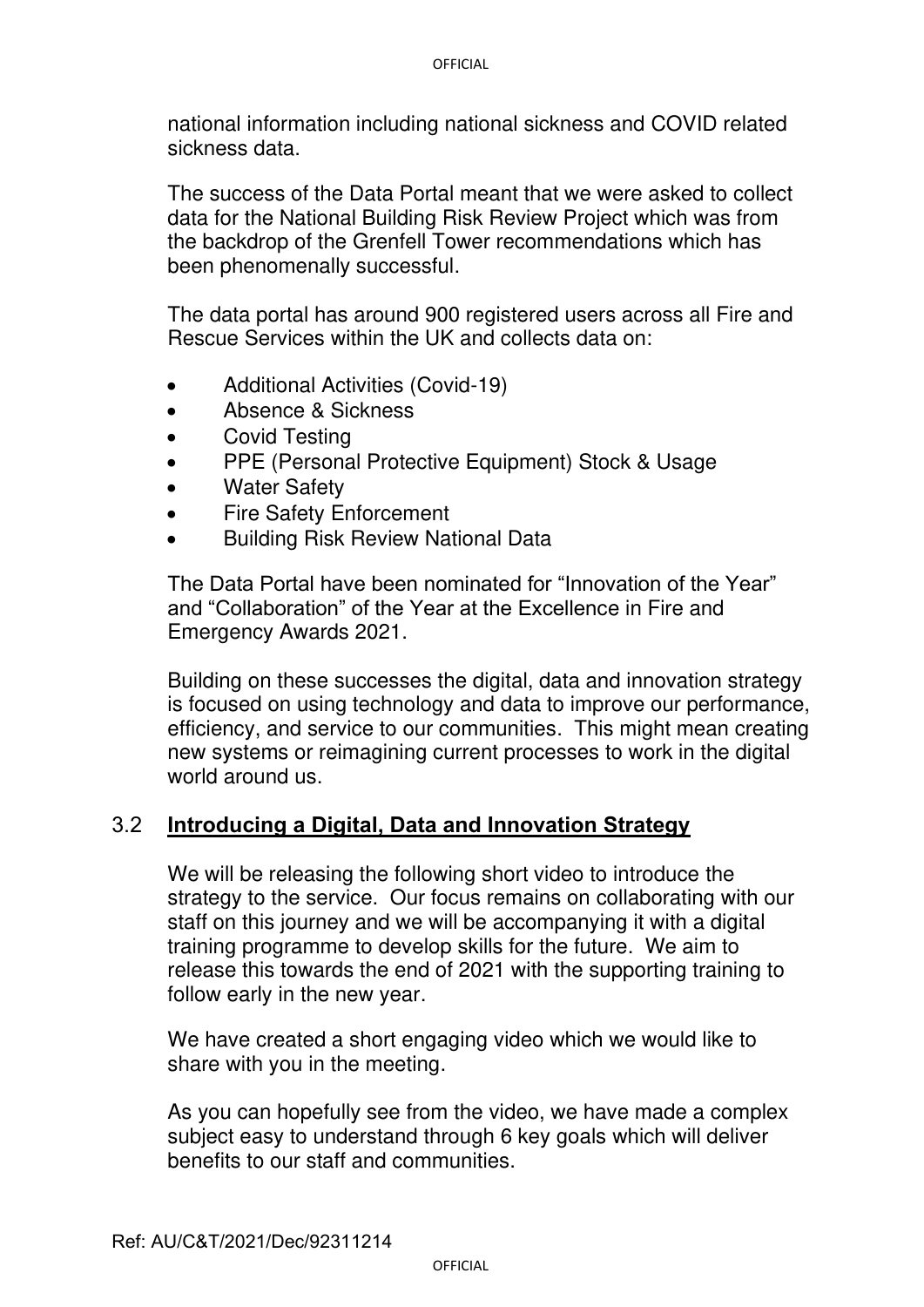The following diagram provides a useful summary and forms part of the written strategy, which will be released at the same time.



## 3.3 **Digital Inclusion in the West Midlands**

More than 1 in 5 people in the West Midlands do not use the internet, which is the highest rate in the UK. This has an impact as the world around them becomes more technologically advanced and they become "digitally excluded." Ensuring we have digitally skilled staff who can work to support such people will in turn ensure we are able to help all our communities.

This is not a problem we can solve in isolation, and we are collaborating with partners and charities working in this space as part of the West Midlands Digital Coalition for Digital Inclusion.

West Midlands Fire Service has been part of the working groups that have resulted in the publishing of the West Midlands Digital Roadmap.

There are opportunities for us to help our communities by keeping them connected to us as well as helping to solve wider issues that make them more vulnerable to fires. We are already providing Digital Safe and Wells to our communities which allows us to be more efficient and focus on providing more face-to-face interventions to those that need it.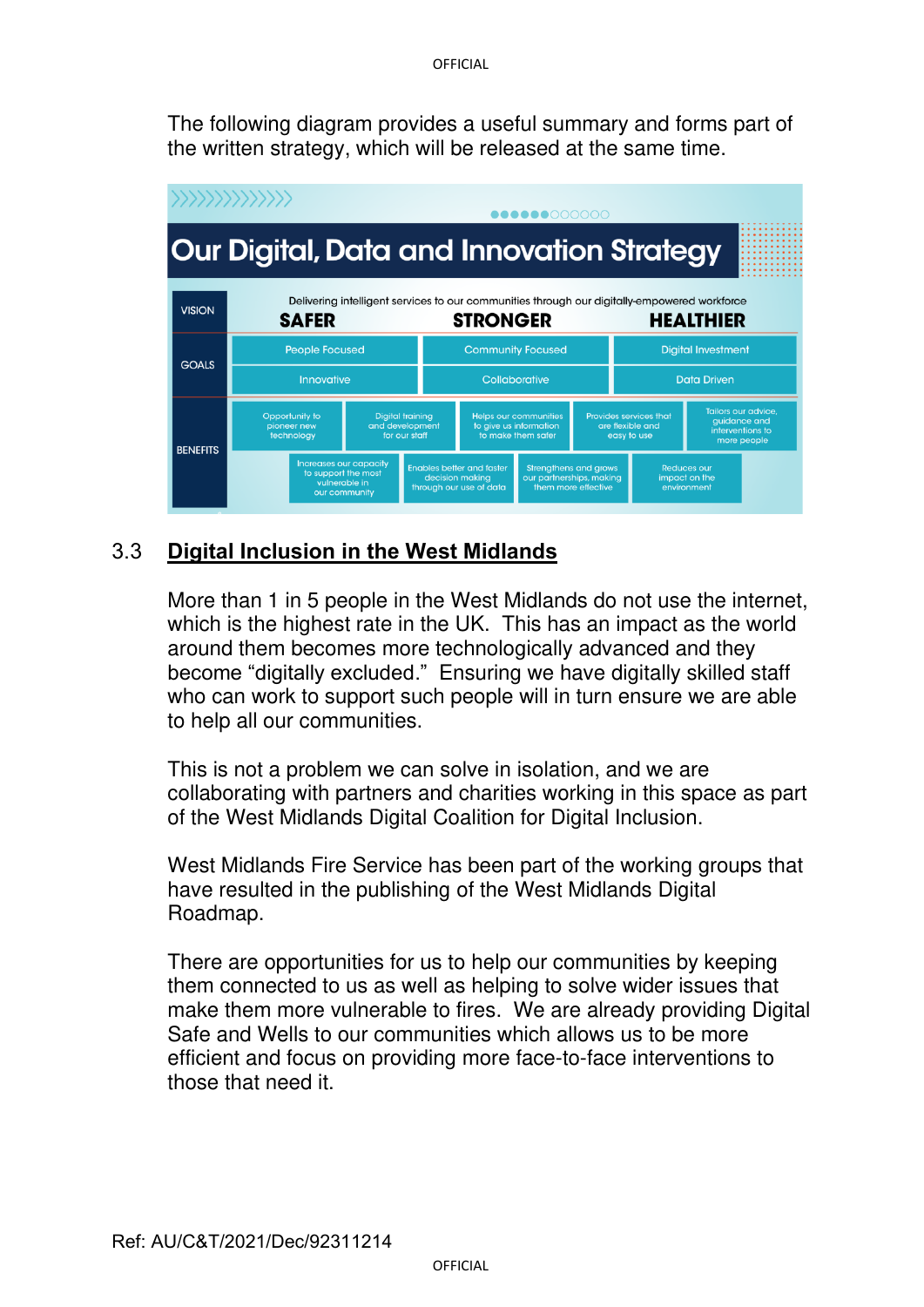We are continuing to work with partners that are part of the WMFS 5G testbed, Coventry Smart Cities, and leading suppliers on using information from sensors and new ways of gathering information to reduce risks.

Our progress has been rapid, and the strategy is making a difference to how we are working already. The following sections provide some examples show how this is happening already.

#### 3.4 **National Impact and Collaboration**

We have always focused on collaboration and already deliver digital services to South Wales, Staffordshire and Shropshire fire, and rescue services. We are now developing our approach to increase this number. These fire – fire collaborations provide economies of scale and reduce costs for all involved and maximise public sector funding by spending it in the public sector twice.

Our approach to creating open, user and community focused systems that are delivered for the sector's benefit has enabled us to deliver a national data collection system to the NFCC through COVID, this is still in use and continues to grow.

The success of this approach has resulted in our technology being assessed by the Home Office as a basis for National Data Collection for fire.

A recent review has identified our Tymly system as the preferred option to deliver this solution. This would mean that every fire service would use our system to enter its data, which would improve collaboration and transform the way that we work with other fire and rescue services as well as provide future opportunities for funding.

We have used our influence as part of the Home Office Data Board to help widen the Home Office thinking around incident data to include information on prevention and protection. This information would be more up to date and by virtue of looking at the problem nationally would provide significant transformation across the sector.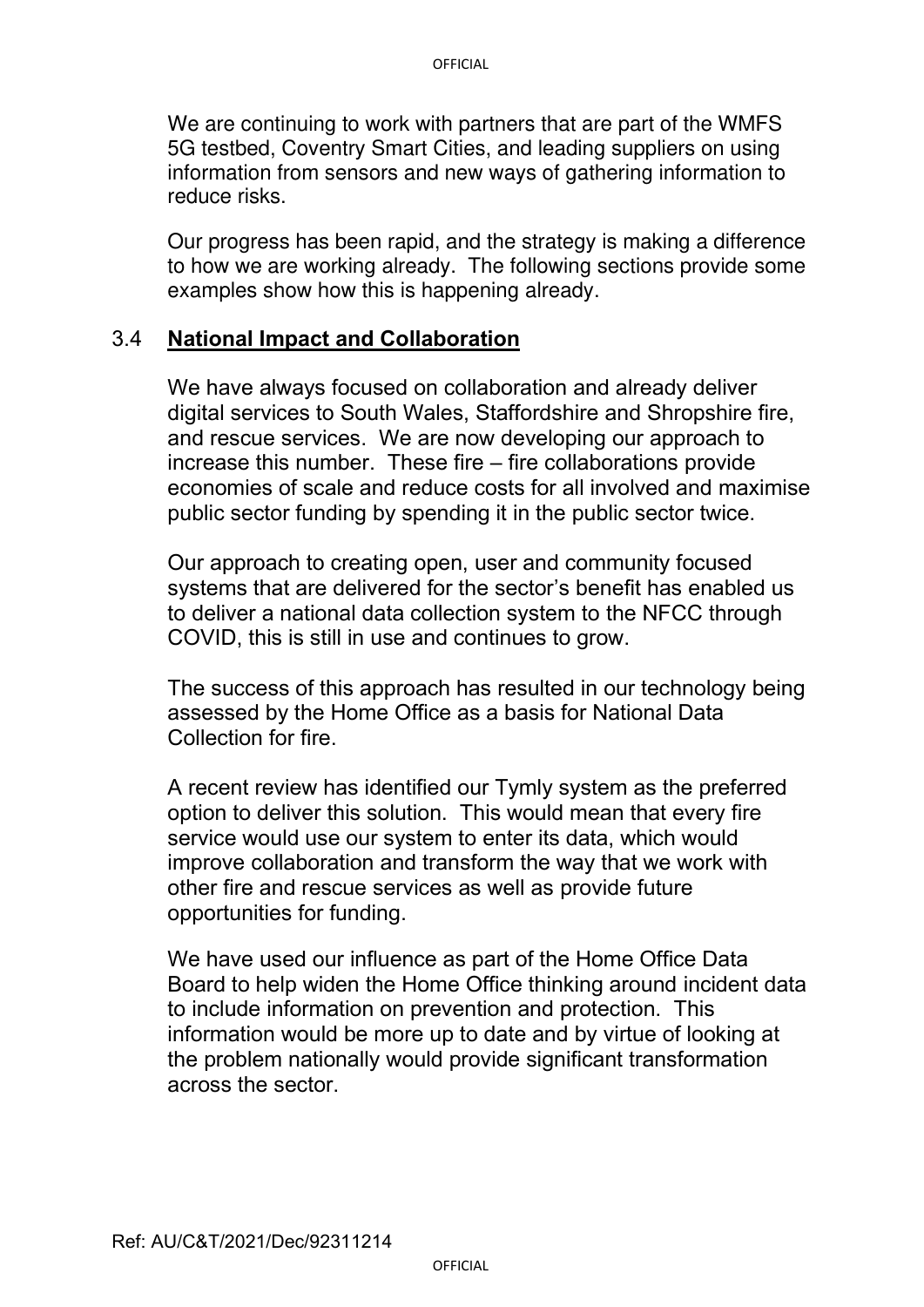## 3.5 **Innovation on Stations**

We have created a "digital transformation on stations" working group, bringing together a diverse team of operational firefighters to look at our working practices and have work with our technical teams to spearhead a mobile device pilot which will be trialled at five "Innovation" Stations.

This will improve firefighter safety through the ability to record incidents through body worn cameras, improve communication on the incident ground by providing key information about hazards, and give crews access to information in key policies anywhere. Firefighters will also be able to get remote help when needed from more experienced colleagues as well as see and share complex scenarios.

The devices will mean that data gets collected quickly, will reduce duplication, and streamline processes giving more capacity for other key activities. They can be used for our protection and prevention activities and allow our teams to work more closely with partners that can assist the most vulnerable in our communities. We are working with manufacturers to pioneer the use of innovative technologies in the fire sector as part of this exciting project.

A survey of our operational staff suggested that over 70% welcomed the opportunity to use this type of technology. They felt it would allow them to work and look more professional when out in the communities and deliver more. The ability to be out in the community rather than being stuck behind a computer on station has been a key message.

## 3.6 **Support Systems Transformation**

We have successfully delivered support systems transformation through Oracle Cloud. This project is the first step at reducing our current separate systems (around 60) to 3 platforms for the future.

- 1. Oracle will provide our staff focused people, finance, and procurement systems
- 2. Tymly our fire service specific fire data collection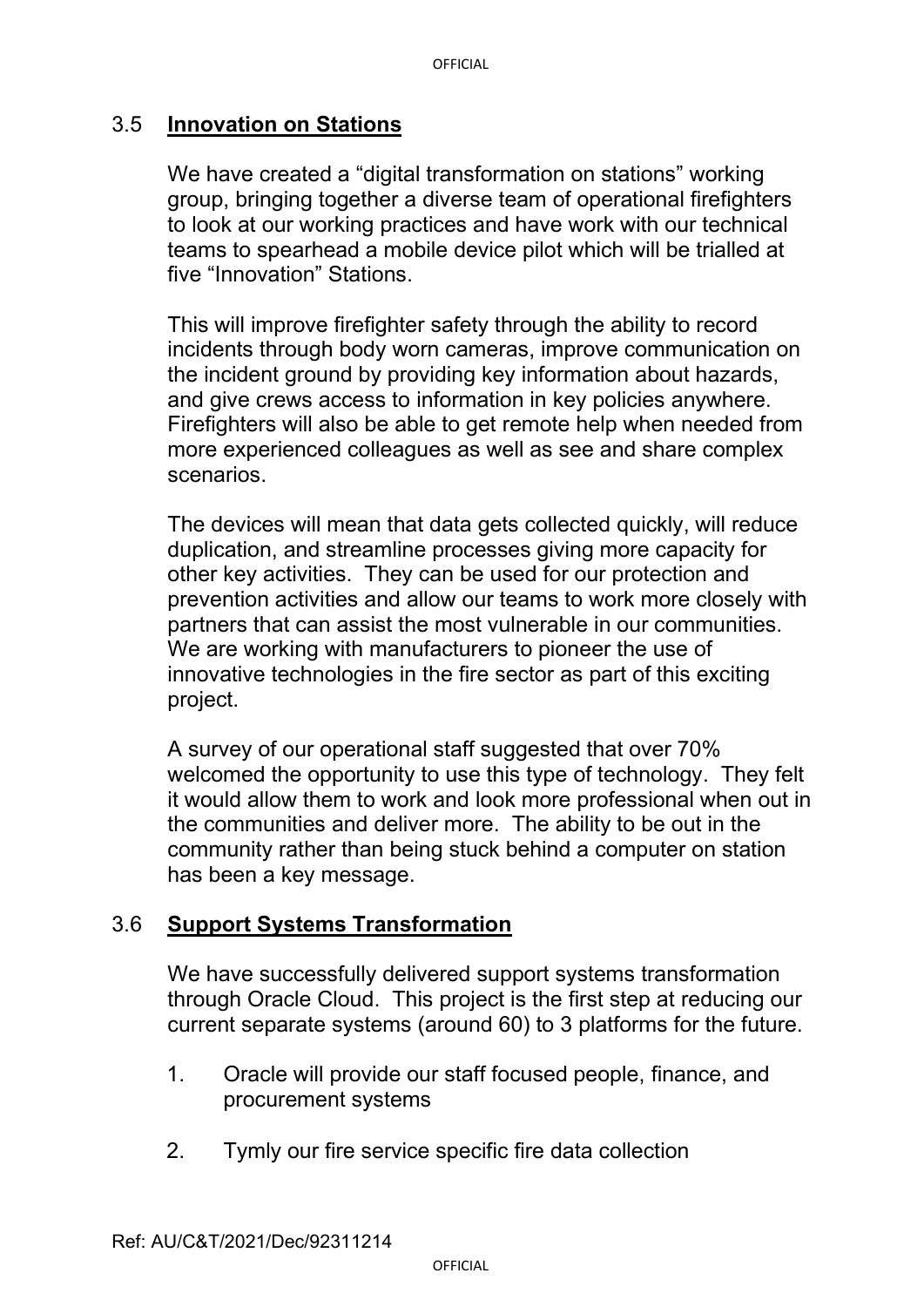3. Office 365 our connected productivity systems so we can communicate, share, and work together.

This was a key action from the Cultural Review and HMICFRS findings and directly tackles the frustrations of our workforce. I am pleased to report that we are seeing some great feedback from staff on streamlining issues that cause them the most frustration such as claiming expenses.

We are improving trust through staff being able to see all their information in one place and ensuring that they can access essential information wherever they are.

This exciting transformation is ongoing, and we are looking to replace our remaining legacy systems in the next few years.

## 3.7 **Next Steps**

Our focus now turns to our emergency response systems and the paper-based incident processes we currently use. This will focus on providing flexible and more effective working for our crews and Fire Control teams. This will reduce the need to enter information multiple times and provide much better information sharing at large incidents.

I am most pleased to report that digital, data and innovation is underpinning all our CRMP proposals. This is enabling us to deliver solutions that reduce costs while delivering more for our communities.

Risk Based Crewing for example is working to ensure our systems when we are mobilising our staff are streamlined and provide key information and "eyes on" so the communities are kept safer.

### 4. **EQUALITY IMPACT ASSESSMENT**

In preparing this report, an initial Equality Impact Assessment is not required and has not been conducted.

Our progress in digital technology should be considered as having a positive effect on our neurodiverse staff. Previously we used to provide tools to help with dyslexia for example on request and not these are rolled out to all.